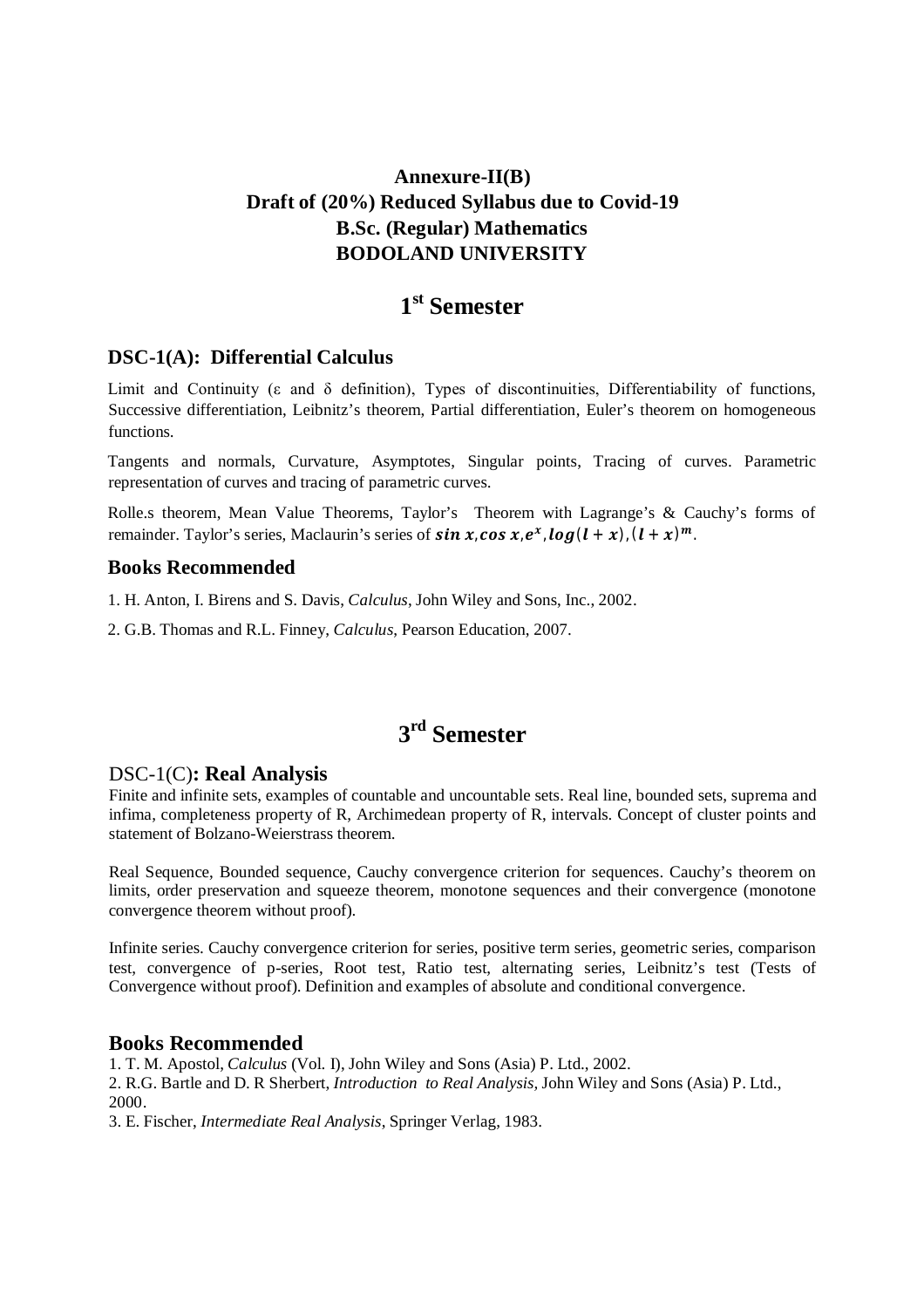4. K.A. Ross, *Elementary Analysis- The Theory of Calculus Series-* Undergraduate Texts in Mathematics, Springer Verlag, 2003.

#### **SEC-1: Analytical Geometry**

Techniques for sketching parabola, ellipse and hyperbola. Reflection properties of parabola, ellipse and hyperbola. Classification of quadratic equations representing lines, parabola, ellipse and hyperbola. Spheres.

#### **Books Recommended**

1. G.B. Thomas and R.L. Finney, *Calculus*, 9th Ed., Pearson Education, Delhi, 2005.

2. H. Anton, I. Bivens and S. Davis, *Calculus*, John Wiley and Sons (Asia) Pvt. Ltd., 2002.

3. S.L. Loney, *The Elements of Coordinate Geometry*, McMillan and Company, London.

4. R.J.T. Bill, *Elementary Treatise on Coordinate Geometry of Three Dimensions*, McMillan India Ltd., 1994.

# **5 th Semester**

#### **SEC -3: Probability and Statistics**

Sample space, probability axioms, real random variables (discrete and continuous), cumulative distribution function, probability mass/density functions, mathematical expectation, moments, moment generating function, discrete distributions: uniform, binomial, Poisson.

Joint cumulative distribution function and its properties, joint probability density functions, marginal and conditional distributions, expectation of function of two random variables.

#### **Books Recommended:**

1. Robert V. Hogg, Joseph W. McKean and Allen T. Craig, *Introduction to Mathematical Statistics*, Pearson Education, Asia, 2007.

2. Irwin Miller and Marylees Miller, John E. Freund, *Mathematical Statistics with Application,* 7th Ed., Pearson Education, Asia, 2006.

3. Sheldon Ross, *Introduction to Probability Model,* 9th Ed., Academic Press, Indian Reprint, 2007.

### **DSE -1(A): Mechanics**

Conditions of equilibrium of a particle and of coplanar forces acting on a rigid Body, Laws of friction, Problems of equilibrium under forces including friction, Centre of gravity, Work and potential energy. Velocity and acceleration of a particle along a curve: radial and transverse components (plane curve), tangential and normal components (space curve), Newton's Laws of motion, Simple harmonic motion, Simple Pendulum, Projectile Motion.